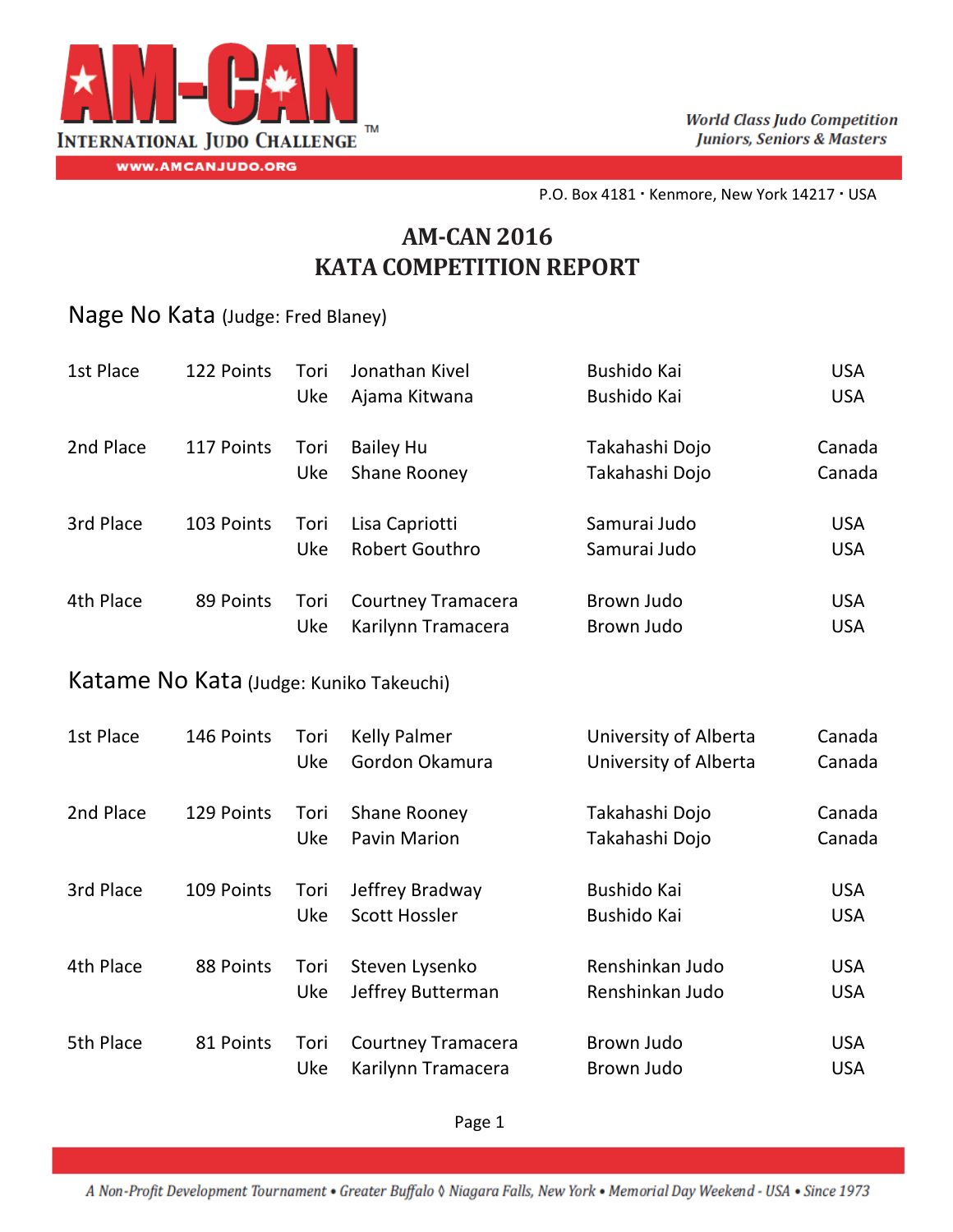

P.O. Box 4181 · Kenmore, New York 14217 · USA

## **AM‐CAN 2016 KATA COMPETITION REPORT**

Ju No Kata (Judge: Gilles Lachaine)

| 1st Place                              | 130 Points | Tori<br>Uke | <b>Grant Kuramoto</b><br>Lindsay Kuramoto      | Tora Judo Club<br>Tora Judo Club               | Canada<br>Canada         |  |  |
|----------------------------------------|------------|-------------|------------------------------------------------|------------------------------------------------|--------------------------|--|--|
| 2nd Place                              | 124 Points | Tori<br>Uke | Gordon Okamura<br><b>Kelly Palmer</b>          | University of Alberta<br>University of Alberta | Canada<br>Canada         |  |  |
| 3rd Place                              | 123 Points | Tori<br>Uke | <b>Edward Zupancic</b><br>Mohamad Hassani      | Formokan<br>Formokan                           | Canada<br>Canada         |  |  |
| 4th Place                              | 122 Points | Tori<br>Uke | Jeff Giunta<br>Heiko Rommelmann                | Bushido Kai<br>Bushido Kai                     | <b>USA</b><br><b>USA</b> |  |  |
| 5th Place                              | 121 Points | Tori<br>Uke | Malgorzata Dzierzgowska<br>Kimberly Ribble-Orr | Kawasaki Rendokan<br>Kawasaki Rendokan         | Canada<br>Canada         |  |  |
| 6th Place                              | 117 Points | Tori<br>Uke | <b>Tony Kelly</b><br><b>Heather West</b>       | Tora Judo<br>Tora Judo                         | Canada<br>Canada         |  |  |
| Kime No Kata (Judge: Hiroshi Nakamura) |            |             |                                                |                                                |                          |  |  |
| 1st Place                              | 153 Points | Tori<br>Uke | <b>Martin Vallieres</b><br>Patrick Roffi       | Kyo Shi Do Kan<br>Kyo Shi Do Kan               | Canada<br>Canada         |  |  |
| 2nd Place                              | 151 Points | Tori<br>Uke | Lisa Capriotti<br><b>Robert Gouthro</b>        | Samurai Judo<br>Samurai Judo                   | <b>USA</b><br><b>USA</b> |  |  |
| 3rd Place                              | 144 Points | Tori<br>Uke | Mohamad Hassani<br><b>Edward Zupancic</b>      | Formokan<br>Formokan                           | Canada<br>Canada         |  |  |